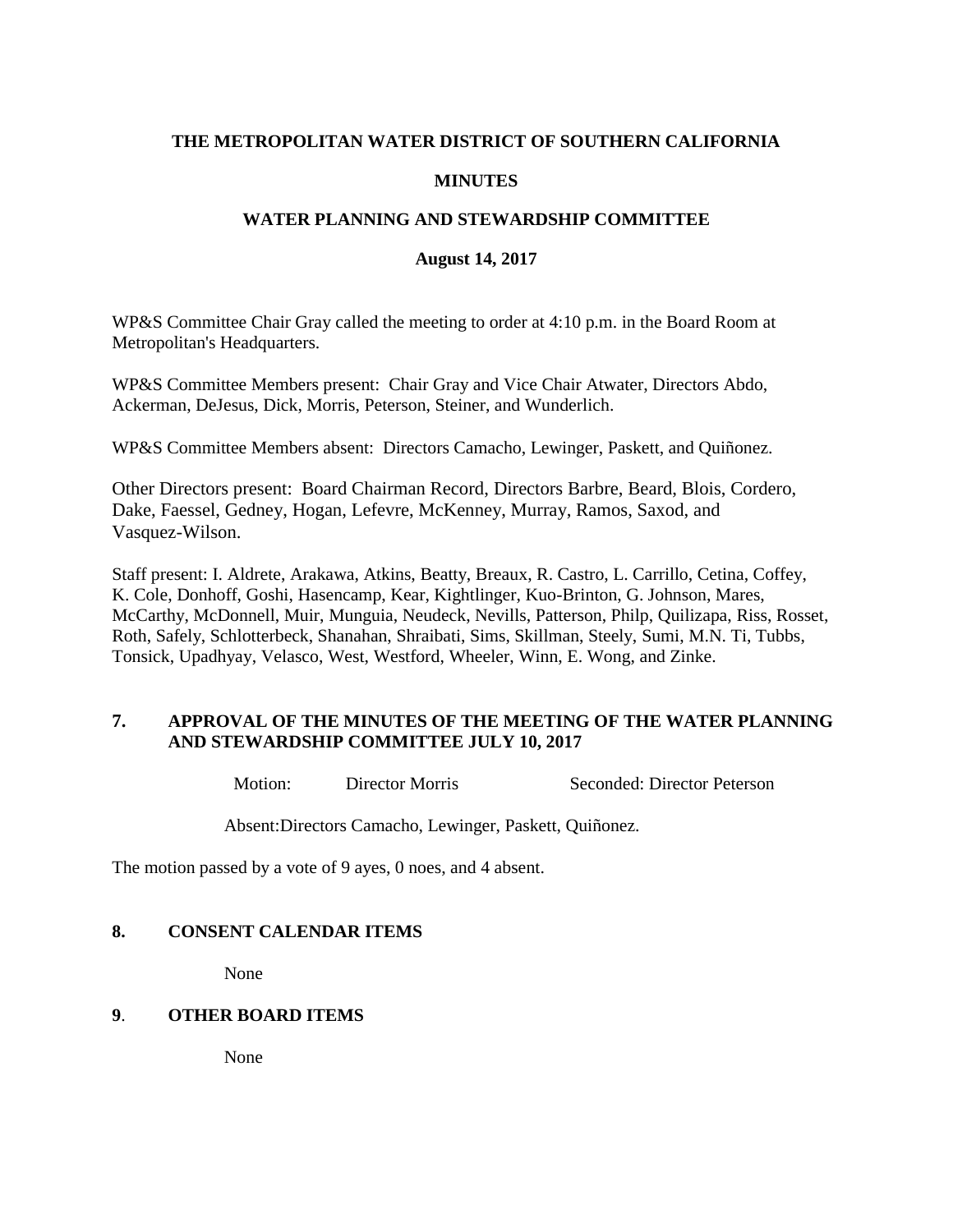# **10. BOARD INFORMATION ITEMS**

None

### **11. COMMITTEE ITEMS**

a. Subject: Metropolitan Climate Change Impacts and Adaptations Presented by: None

> Committee Chair Gray announced that this item would be deferred until September due to time limitations in today's meeting.

## **12. MANAGEMENT REPORTS**

| a.             | Subject:                                                 | <b>Bay-Delta Matters</b>                                                   |
|----------------|----------------------------------------------------------|----------------------------------------------------------------------------|
|                | Presented by:                                            | Rogers Patterson, Assistant General Manager Strategic Water<br>Initiatives |
|                |                                                          | Mr. Patterson gave a brief oral report on Bay Delta activity.              |
| $b$            | Subject:                                                 | <b>Colorado River Matters</b>                                              |
|                | Presented by:                                            | Bill Hasencamp, Manager of Colorado River Resources                        |
|                | Mr. Hasencamp gave an update on Colorado River activity. |                                                                            |
| $\mathbf{c}$ . | Subject:                                                 | Water Resource Management Manager's Report                                 |
|                | Presented by:                                            | None. Report was deferred.                                                 |

# **13. FOLLOW-UP ITEMS**

None

# **14. FUTURE AGENDA ITEMS**

None